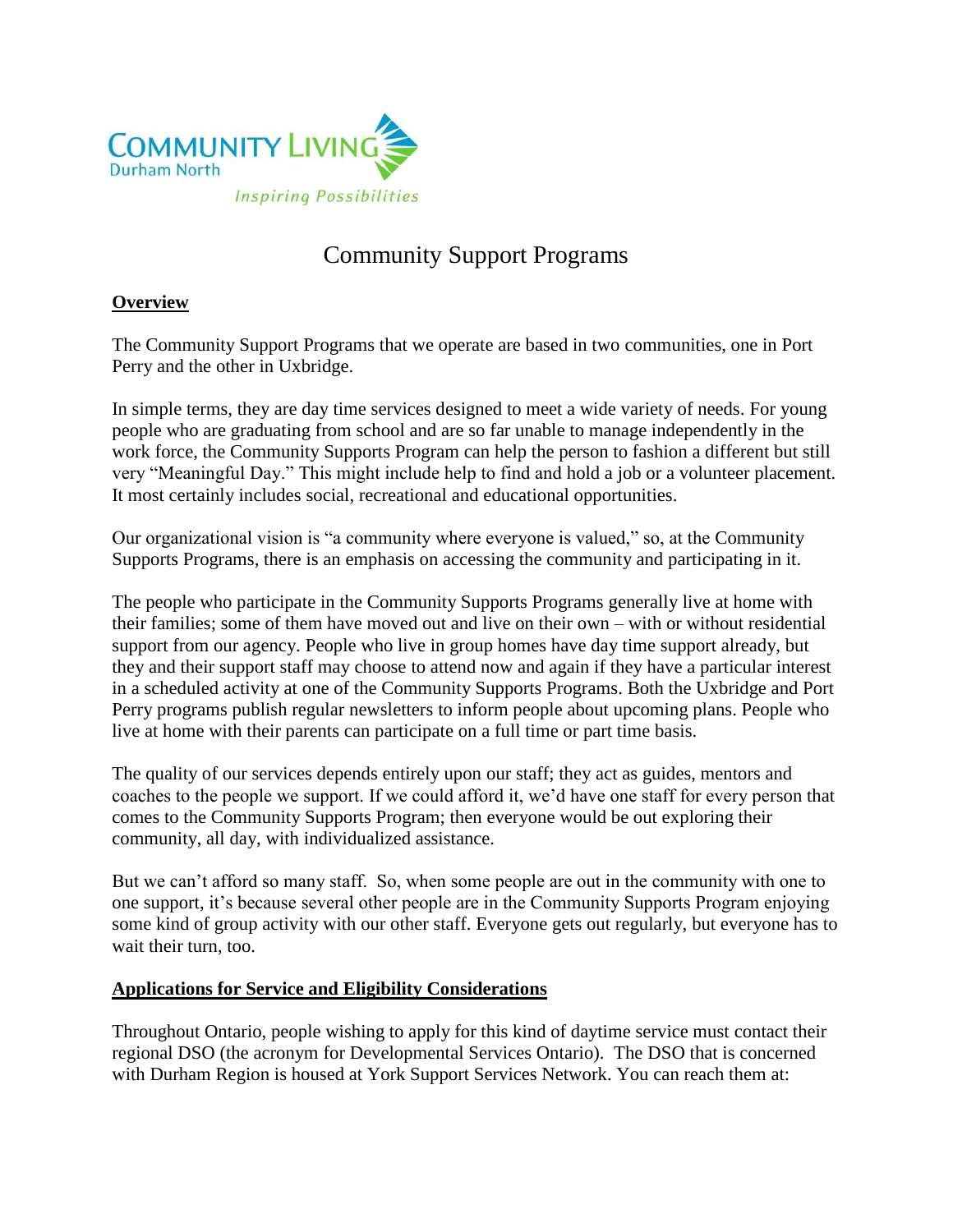240 Edward Street, Unit 3, Aurora, ON, L4G 3S9 Toll Free 1-855-277-2121 Website dsontario.ca

We are happy to talk to people about our services in advance of the DSO becoming involved. We can also help people and their families to prepare for their initial contact with the DSO. But we cannot provide services to people until they have been deemed eligible by the DSO. To make this determination, DSO staff will ask for a psychological assessment and for documentation confirming age and Ontario residency.

## **Contact Information**

Christie MacDermid is our Manager of Support Services and she will be your primary contact until such time as you have begun to receive service from the Community Supports Programs or another one of our various services. Christie can also help you navigate the process for applying to the DSO. Christie's number is 905-985-8511 x 239 and her email is [christie@cldn.ca](mailto:christie@cldn.ca)

Our website [www.cldn.](http://www.cldn/)ca

Tanya Budgen, 905-985-9312 x 22 is the Manager of our Community Support Programs. Her email is [tanya@cldn.ca](mailto:tanya@cldn.ca)

Our entire senior management team is at the following number (905-985-8511) and our receptionist or automatic directory will help to direct your call.

### **Our Locations and Hours of Operation**

16025 Old Simcoe Road 23 Church Street Port Perry, ON Uxbridge, ON 905-985-9312 x 27 905-852-2450

*across from the fairgrounds just a couple of doors down from Main St.*

Our head office, that you will probably come to for periodic meetings or educational events, is located at:

60 Vanedward Unit 2 Port Perry, ON 905-985-8511

We have not achieved full accessibility at any of these buildings, yet, but all of them can be accessed and utilized by people who use wheelchairs.